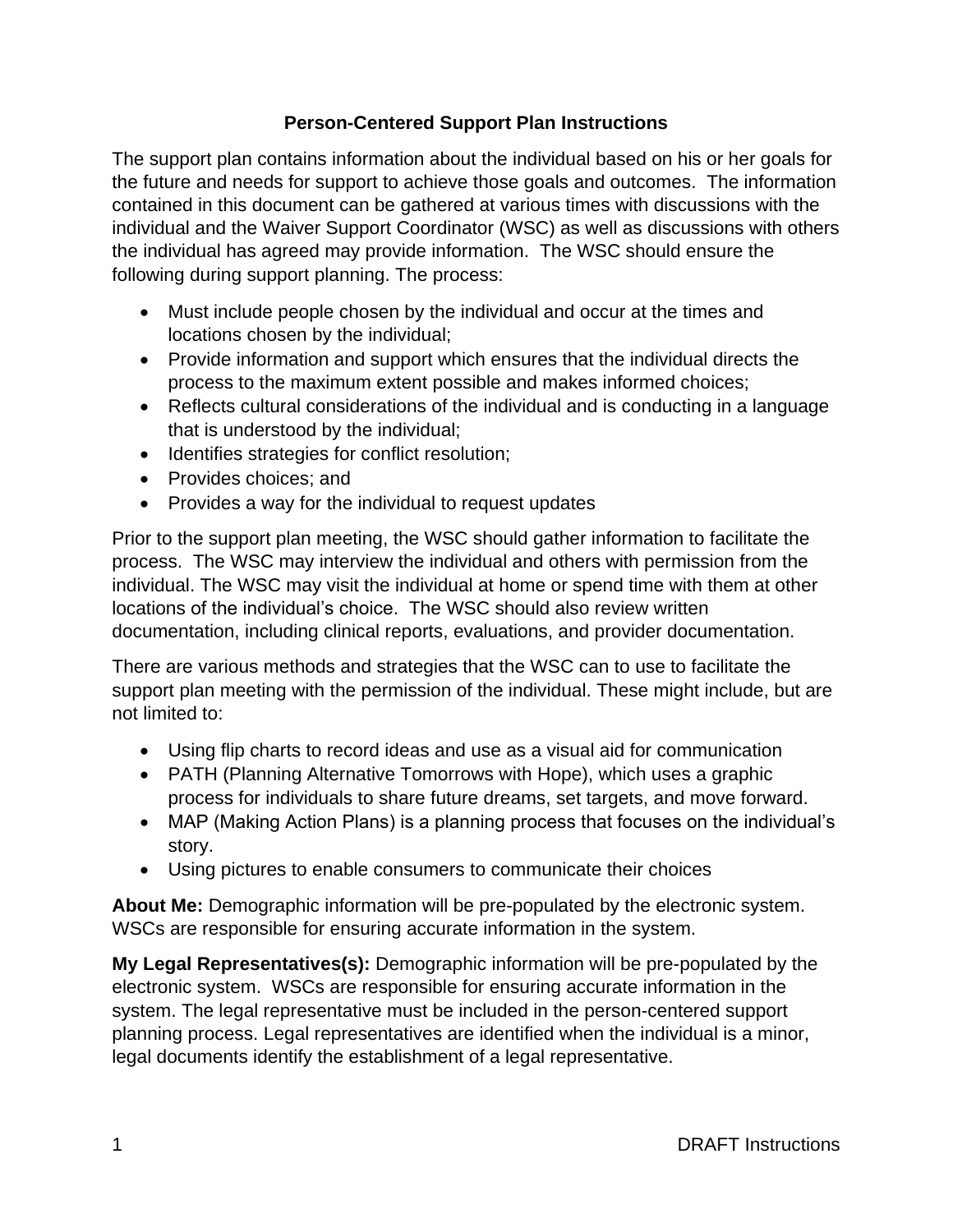**My Waiver Support Coordinator:** WSC and contact information will be pre-populated.

**My Family, Friends, and Support System:** Identify individuals who are important in the person's life. Continuity is maintained in the person's life by keeping them linked to these important people. These are individuals that the person is connected and with whom they might celebrate accomplishments.

Consider the following when including people in this section:

- Who is the primary caregiver?
- Who is connected to the person?
- Who would the person want to inform if they have an emergency or are sad?
- With whom would the person want to celebrate accomplishments?
- Who does the person see all the time that would miss or check on him/her if he/she were not around for a period of time?

Note: This does not include paid supports that would not be in the person's life if the paid relationship is severed.

**Other People Who Support Me or Work for Me:** List all the individuals, paid or unpaid, who provide support to the person, but should not duplicate those individuals listed in My Family, Friends, and Community Acquaintances. Individuals listed here may receive payment through the waiver or other funding source.

**Other Funding Sources for Supports: Identify any non-waiver sources that address** critical support needs.

**Who do I want to provide information for my support plan?** Identify individuals identified by the individual and/or legal representative to include in the support plan process and whether they will be invited to the support plan meeting. When an individual has a legal representative, they must be involved in the process.

# **My Life**

This section captures information about the individual's life. If first person statements are included, they should be indicated with quotations.

**My current day-to-day life (Identify if I live alone or with others and my daily routines):**

*Describe the individual's life. Identify where they live and if they live with others. Does the person attend school, work, or a day program? Do they receive other services or natural supports during the day? This is not intended to be a schedule to justify a service.*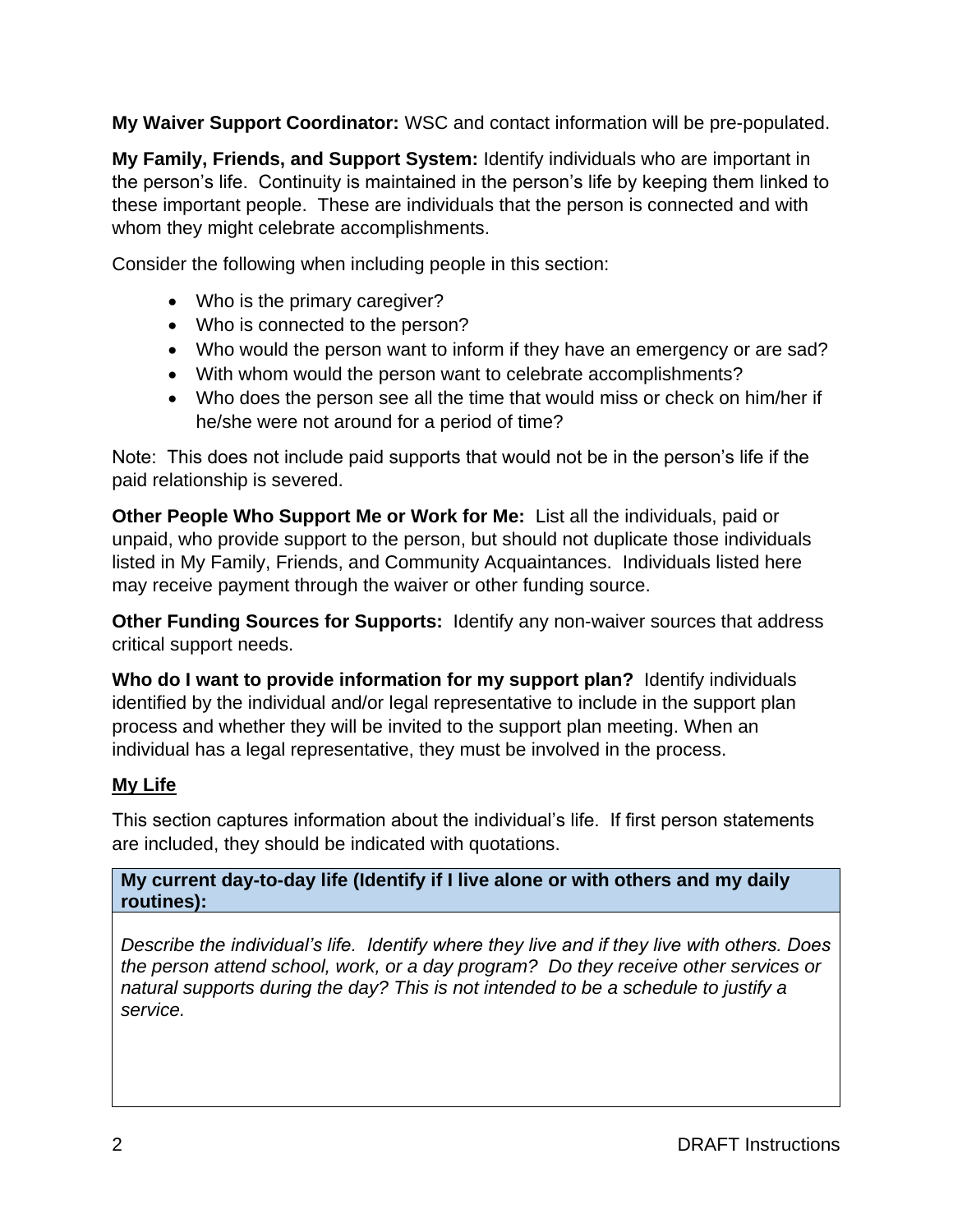### **My interests, talents, abilities, preferences, and skills:**

*Identify the attributes that the individual considers as their interests, talents, or skills.*

#### **Things I would like to change:**

*Identify issues, concerns, challenges, or changes the person is experiencing or would like to address.*

#### **Things I want to stay the same:**

List components of the person's life that are essential for his/her quality of life, as *defined by him/her. What must the person have in his/her life on a routine basis (Daily/Weekly) to be happy? This could include items, activities, or routines previously referred to as non-negotiables, and should not be defined solely by the intensity of his/her reaction if the item is not present. This could also be the way the person prefers to be approached.* 

*Examples: Jane is a Miami Dolphins fan and wants to watch each preseason and regular season game, including the post-game show on Channel 9. Jane wants to take my shower every night before I go to bed. "I want to be 5 minutes early to work every day." "I do not want rock- and-roll or country music played in my house."* 

#### **Important aspects from my personal history:**

*This section should include a brief psychosocial history about the person. It is only required for the initial support plan and every 5 years thereafter.* 

## **How I make Choices and Decisions:**

*Identify how the individual makes choices and decisions. This should individual decisions the individuals make for themselves and those that they make with others. Consider the following:*

- *How do I make choices and decisions?*
- *In my daily life, are there restrictions placed on me?*
- *Who do I depend on to help me make decision?*
- *How do I communicate my likes and dislikes? How does the individual express what they want?*
- *With whom so I share things important to me?*
- *How do I know they understand me?*
- *When I tell people what I want, how do they help me get it?*
- *How are my choices and decision respected and used to help me?*

*It is important to as people, particularly those in licensed facilities and supported living settings whether there are any unwritten restrictions, such as bed time, no access to snacks, scheduled bath times, etc. Ask the individual if they are ok with any of these rules or if they want a different schedule.*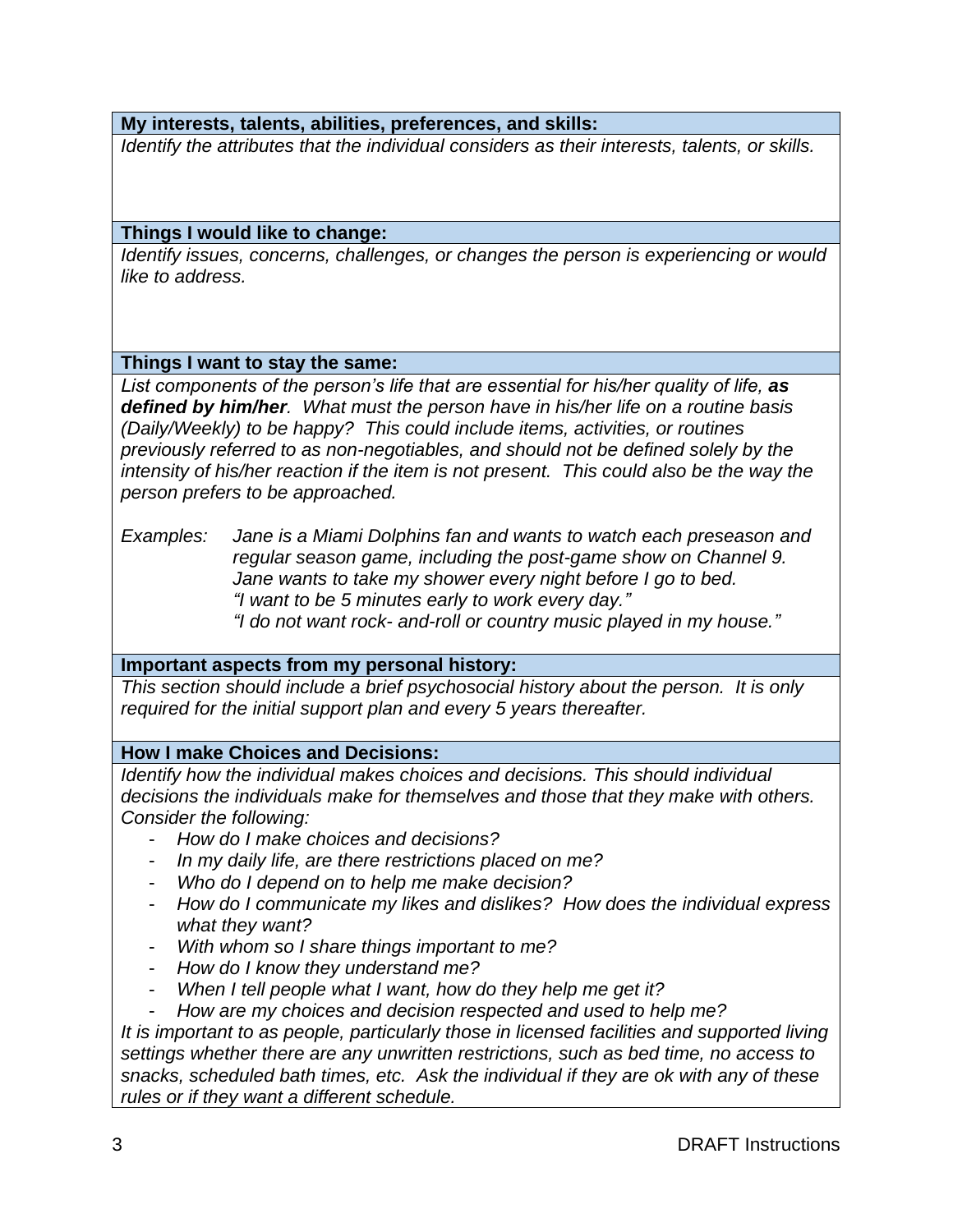## **My Personal and Future Plans**

This information is to be used for annual planning by all providers and is the basis for the development of Implementation Plan as applicable.

## **What I Want in the Next Few Years:**

*Document accomplishments, supports, dreams, homes desires, interests, or activities that the person would like to see in his/her life in the next few years.* 

## **Personal Goals**

| The most important things I want<br>to achieve the upcoming year.<br>Identify goals and be as specific<br>as possible.                                                                                                                                                                                                                                      | What service will help me? | <b>Paid or Non-</b><br>Paid. If non-<br>paid, provide<br>name and<br>relationship. |
|-------------------------------------------------------------------------------------------------------------------------------------------------------------------------------------------------------------------------------------------------------------------------------------------------------------------------------------------------------------|----------------------------|------------------------------------------------------------------------------------|
| Document accomplishments,<br>supports, or activities that the<br>person would like to see in<br><i>immediately in his/her life. This may</i><br>include exploring new opportunities,<br>developing and enhancing skills,<br>making choices, and increasing their<br>presence or inclusion in the<br>community. Additionally, goals<br>should address risks. | Identify who will help     | Identify whether<br>the person<br>helping is a paid<br>or non-paid<br>support.     |
|                                                                                                                                                                                                                                                                                                                                                             |                            |                                                                                    |

## **Other Services Needed for Health and Safety**

Choose services from the drop-down list that are critical for the individual's health and safety. For example, choose personal supports when the individual is total dependent on others for their personal care. Choose nursing if the individual has needs that require the skill of a nurse.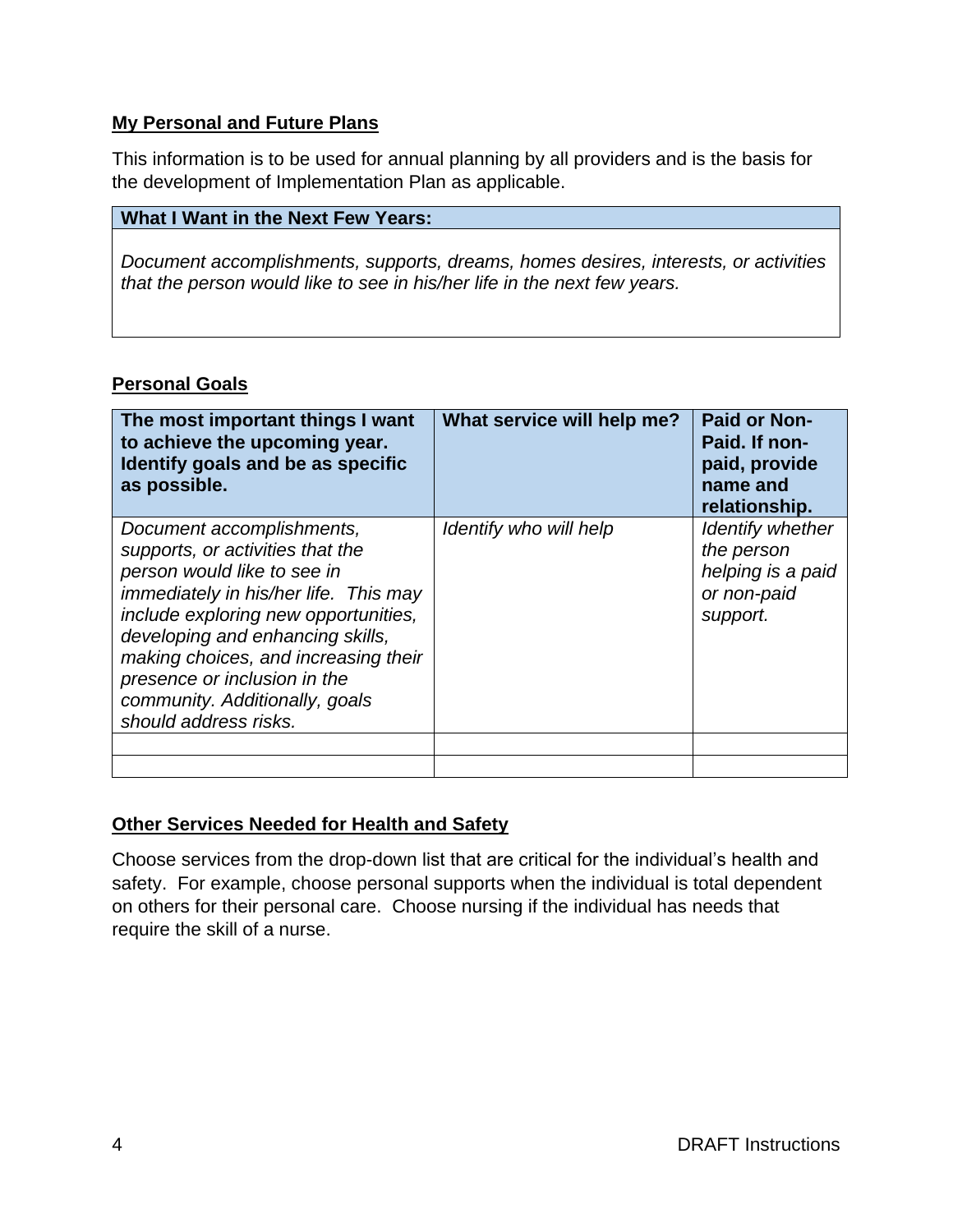## **What I Accomplished Last Year**

This will be used as part of the support coordinator's annual report required by Florida Statute.

### **My Accomplishments Last Year:**

*Describes the accomplishments of the person and what supports have done to assist them. Accomplishments should be described from the perspective of the person and where appropriate should reference annual reports produced by other support entities. This will be used as part of the support Coordinator's annual report as required by Florida Statutes. Please note that the 3rd quarterly report from the provider is considered the annual report.* 

#### **Goals and progress made in the past year:**

| <b>Goals/Service Need</b> | <b>Progress on Goal</b> |  |
|---------------------------|-------------------------|--|
|                           |                         |  |
|                           |                         |  |
|                           |                         |  |

**Personal Rights:** This section address personal rights that are not related to guardianship.

I am aware of my personal rights and the Bill of Rights for Persons with Developmental Disabilities. Choose Yes or Now. The WSC must ensure that the individual has awareness of the Bill of Rights for Persons with Developmental Disabilities. A copy can be found online at XXXX. The WSC should provide information and training on any items requested. Choose an item.

Do I have restrictions on my rights? Choose Yes or No. Choose an item. This might include limited restrictions such as an unlocked bedroom door, limited food access, limited environmental access, etc.? If yes, complete the table.

| <b>Right Limited</b> | <b>Reason</b> | What is being<br>done to help me<br>obtain my full<br>rights? | When it will the<br>restriction be<br>reviewed or<br>terminated? |
|----------------------|---------------|---------------------------------------------------------------|------------------------------------------------------------------|
|                      |               |                                                               |                                                                  |
|                      |               |                                                               |                                                                  |
|                      |               |                                                               |                                                                  |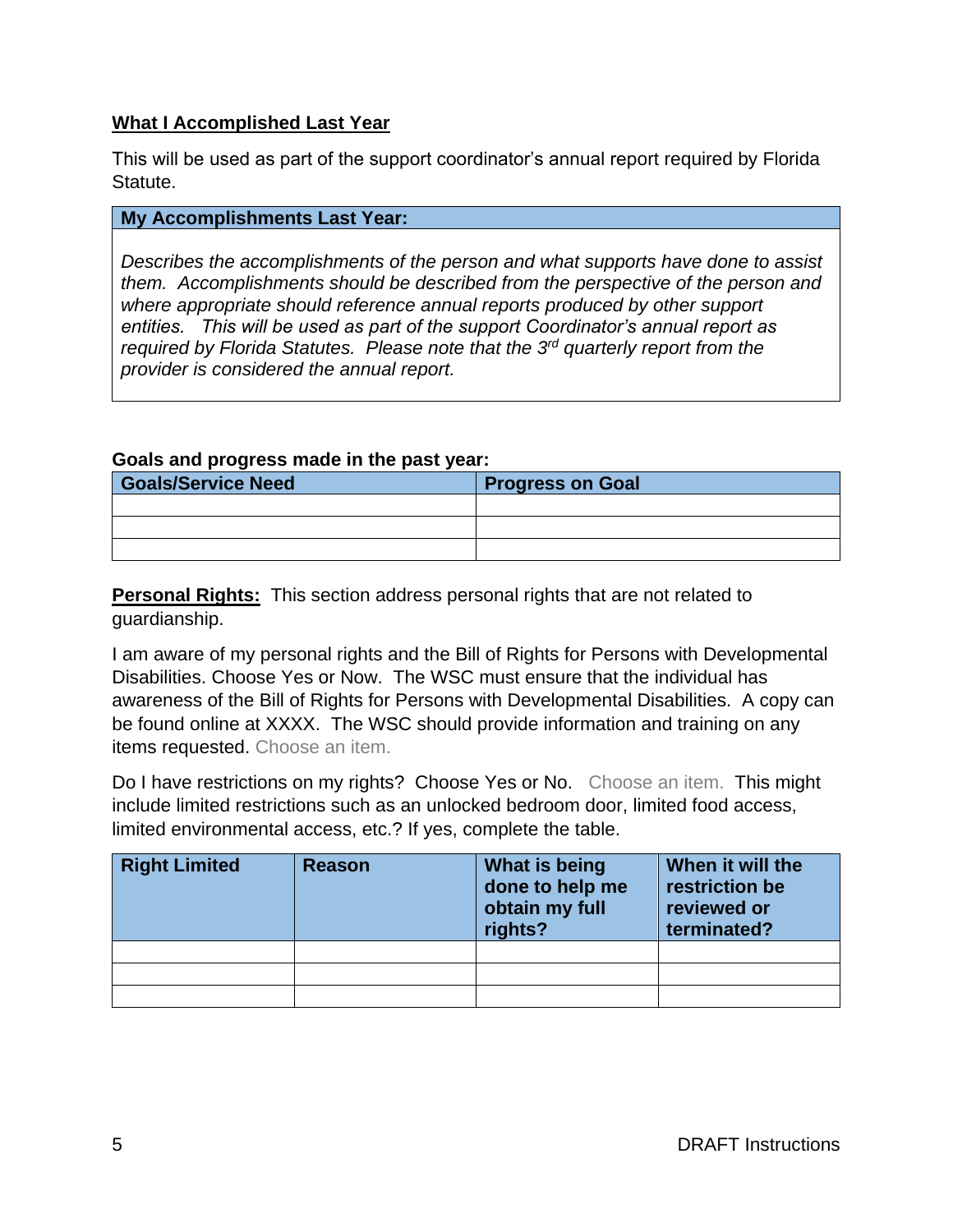Safety Plan required and Attached (if applicable Choose Yes or No). Choose an item.

*The Safety Plan is only required for individuals who have a documented history of engaging in sexual aggression, sexual battery or otherwise engaged in nonconsensual sexual behavior with another individual.* 

## **My Health**

## **Important Information About My Health**

Hospitalizations in the past year (Choose Yes or No): Choose an item.

#### **If yes, why I was hospitalized**

## **My Medication Information Current as of: (date)**

| <b>Medications</b>                                                                                                                                                                                                                                                                                                                                                                                                                                                                                                                                                                                                                                                                                                                | <b>Dosage/Frequency</b> | <b>Purpose of</b><br><b>Medication</b> | <b>Side</b><br><b>Effects/Problems</b> |
|-----------------------------------------------------------------------------------------------------------------------------------------------------------------------------------------------------------------------------------------------------------------------------------------------------------------------------------------------------------------------------------------------------------------------------------------------------------------------------------------------------------------------------------------------------------------------------------------------------------------------------------------------------------------------------------------------------------------------------------|-------------------------|----------------------------------------|----------------------------------------|
|                                                                                                                                                                                                                                                                                                                                                                                                                                                                                                                                                                                                                                                                                                                                   |                         |                                        |                                        |
| The <b>Medications</b> section should include prescription and over-the-counter drugs, as<br>well as homeopathic (natural) remedies that are current on the date the plan is<br>written. Over-the-counter drugs could include: pain relievers, cough syrups, cold and<br>flu products, laxatives, vitamins, etc. Homeopathic remedies could include products<br>purchased at a health food store such as: Melatonin, Saw Palmetto, Black Cohosh,<br>Echinacea, etc. The dosage and frequency prescribed at the time of the Support Plan<br>meeting should be included, as well as the purpose of the medications and possible<br>side effects or problems. The side effects would include any that the person is<br>experiencing. |                         |                                        |                                        |

## **Important Health History about My Family and Me (including allergies):**

*Identify any important health history items about the individual or their family. This will assist the Support Coordinator in planning current health supports.* 

**My critical health follow-up areas and preventative health plan:**

*These are areas defined by a health care practitioner, legal representative, or others involved in the individual's life. The individual's health would be at risk without it.* 

#### **Allergies**

*The Allergies section should include any confirmed or suspected allergies resulting from exposure to a specific allergen. Allergies may be the result of: the ingestion of a medication, food, or liquid; skin contact; stings or bites; or the inhalation of toxins.*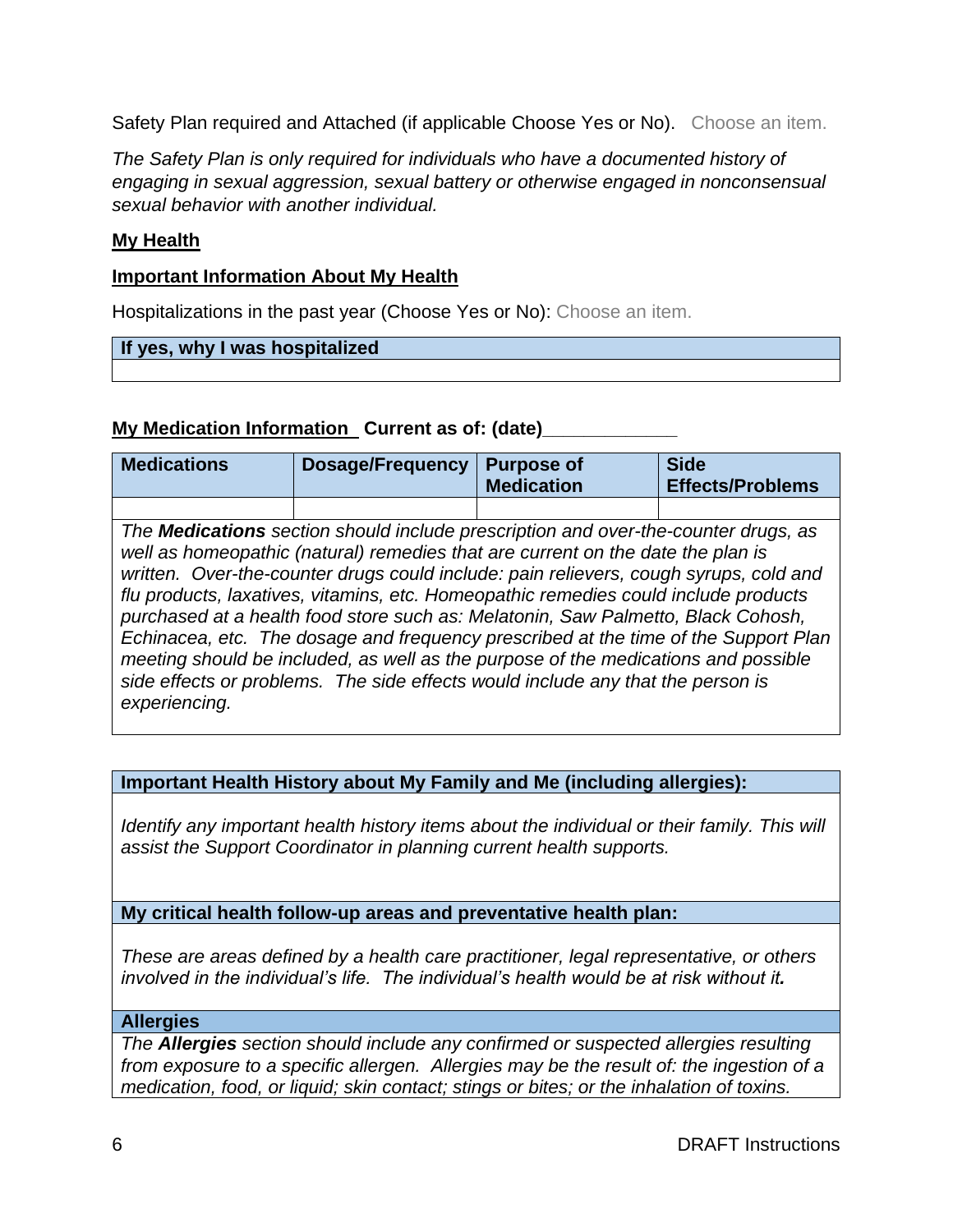*The typical reaction should be described for each allergy, as well as the preferred treatment as defined by the person's health care practitioner.*

Health Care Contact Information: Please include all doctors you see, any therapists, and anyone you have designated to act as your decision maker in health-related issues (health care surrogate)

| <b>Name</b> | <b>Date of Last Visit</b> | <b>Findings</b> | <b>Follow up</b><br><b>Activities</b> |
|-------------|---------------------------|-----------------|---------------------------------------|
|             |                           |                 |                                       |
|             |                           |                 |                                       |
|             |                           |                 |                                       |

**Do I need any adaptive equipment, special equipment, glasses, hearing aids or need any adaptations made to my home? Choose Yes or No.** Choose an item. **If yes, please list below.**

Identify items needed.

## **Do I need any consumable supplies? Choose Yes or No.** Choose an item. **If yes, please list below.**

## **If There Is an Emergency**

My Emergency Contact Person:

If there is an emergency, please call:

| Last<br>Name | <b>First Name</b> | Phone | ^<br>tress<br>Αı |
|--------------|-------------------|-------|------------------|
|              |                   |       |                  |

# **Where will I go if I need to leave my home in the event of a disaster or emergency?**

Choose an item.

If shelter, identify address: \_\_\_\_\_\_\_\_\_\_\_\_\_\_\_\_

How will I evacuate? **Who will take me, if I need help?**

| $-1$<br>Phone<br>not<br>Name<br>Iress<br>Name<br>_aɔı |
|-------------------------------------------------------|
|-------------------------------------------------------|